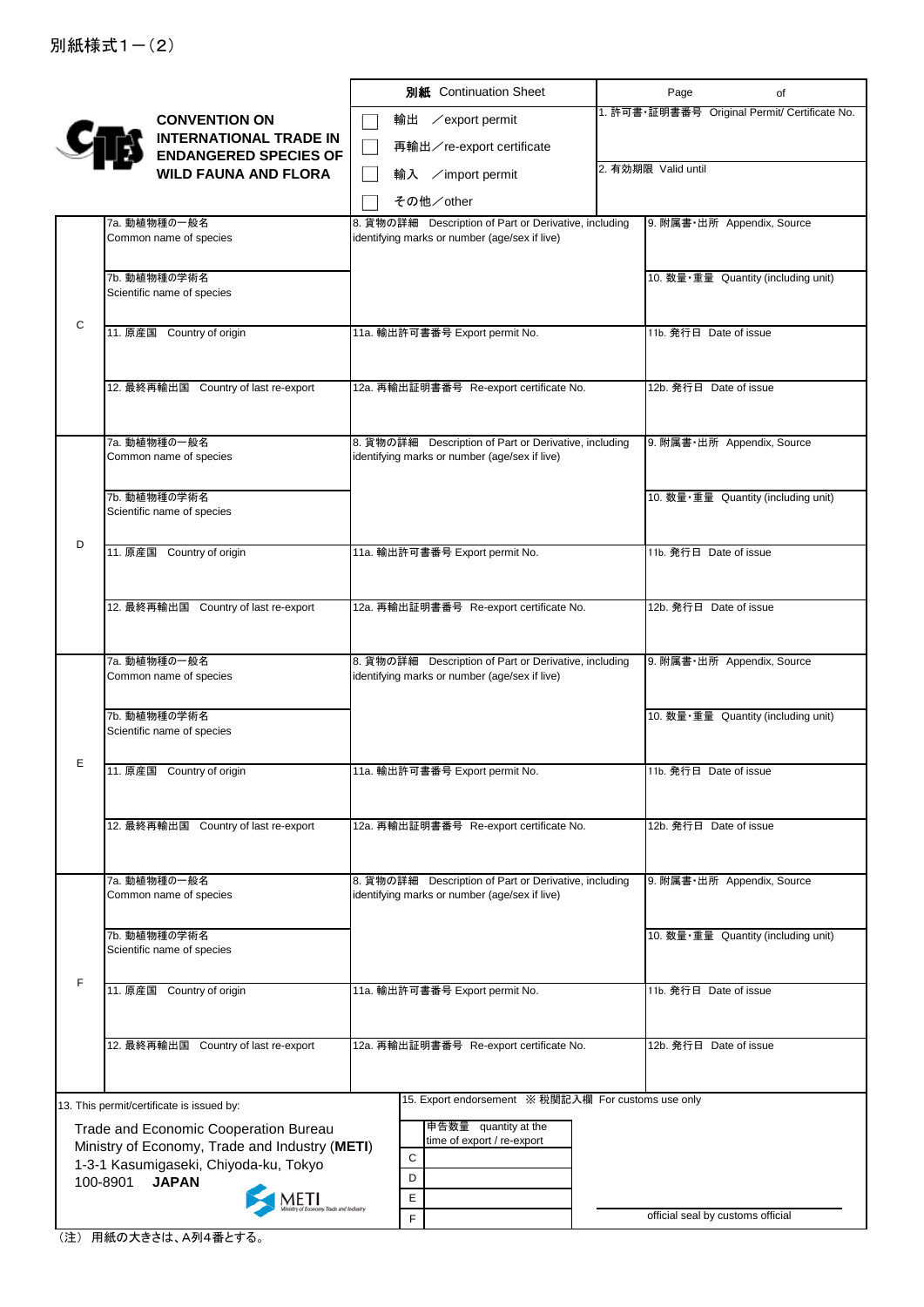|   |                                                                   |   | 別紙 Continuation Sheet                                                                                  | Page                              | of                                            |
|---|-------------------------------------------------------------------|---|--------------------------------------------------------------------------------------------------------|-----------------------------------|-----------------------------------------------|
|   | <b>CONVENTION ON</b>                                              |   | 輸出 / export permit                                                                                     |                                   | 1. 許可書·証明書番号 Original Permit/ Certificate No. |
|   | <b>INTERNATIONAL TRADE IN</b>                                     |   | 再輸出/re-export certificate                                                                              |                                   |                                               |
|   | <b>ENDANGERED SPECIES OF</b><br><b>WILD FAUNA AND FLORA</b>       |   | 輸入 /import permit                                                                                      | 2. 有効期限 Valid until               |                                               |
|   |                                                                   |   | その他/other                                                                                              |                                   |                                               |
|   | 7a. 動植物種の一般名                                                      |   | 8. 貨物の詳細 Description of Part or Derivative, including                                                  |                                   | 9. 附属書·出所 Appendix, Source                    |
|   | Common name of species                                            |   | identifying marks or number (age/sex if live)                                                          |                                   |                                               |
|   |                                                                   |   |                                                                                                        |                                   |                                               |
|   | 7b. 動植物種の学術名<br>Scientific name of species                        |   |                                                                                                        |                                   | 10. 数量·重量 Quantity (including unit)           |
| G |                                                                   |   |                                                                                                        |                                   |                                               |
|   | 11. 原産国 Country of origin                                         |   | 11a. 輸出許可書番号 Export permit No.                                                                         | 11b. 発行日 Date of issue            |                                               |
|   |                                                                   |   |                                                                                                        |                                   |                                               |
|   | 12. 最終再輸出国 Country of last re-export                              |   | 12a. 再輸出証明書番号 Re-export certificate No.                                                                | 12b. 発行日 Date of issue            |                                               |
|   |                                                                   |   |                                                                                                        |                                   |                                               |
|   | 7a. 動植物種の一般名                                                      |   | 8. 貨物の詳細 Description of Part or Derivative, including                                                  |                                   | 9. 附属書·出所 Appendix, Source                    |
|   | Common name of species                                            |   | identifying marks or number (age/sex if live)                                                          |                                   |                                               |
|   | 7b. 動植物種の学術名                                                      |   |                                                                                                        |                                   | 10. 数量·重量 Quantity (including unit)           |
|   | Scientific name of species                                        |   |                                                                                                        |                                   |                                               |
| н | 11. 原産国 Country of origin                                         |   | 11a. 輸出許可書番号 Export permit No.                                                                         | 11b. 発行日 Date of issue            |                                               |
|   |                                                                   |   |                                                                                                        |                                   |                                               |
|   |                                                                   |   |                                                                                                        |                                   |                                               |
|   | 12. 最終再輸出国 Country of last re-export                              |   | 12a. 再輸出証明書番号 Re-export certificate No.                                                                | 12b. 発行日 Date of issue            |                                               |
|   |                                                                   |   |                                                                                                        |                                   |                                               |
|   | 7a. 動植物種の一般名<br>Common name of species                            |   | 8. 貨物の詳細 Description of Part or Derivative, including<br>identifying marks or number (age/sex if live) |                                   | 9. 附属書·出所 Appendix, Source                    |
|   |                                                                   |   |                                                                                                        |                                   |                                               |
|   | 7b. 動植物種の学術名                                                      |   |                                                                                                        |                                   | 10. 数量·重量 Quantity (including unit)           |
|   | Scientific name of species                                        |   |                                                                                                        |                                   |                                               |
|   | 11. 原産国 Country of origin                                         |   | 11a. 輸出許可書番号 Export permit No.                                                                         | 11b. 発行日 Date of issue            |                                               |
|   |                                                                   |   |                                                                                                        |                                   |                                               |
|   | 12. 最終再輸出国 Country of last re-export                              |   | 12a. 再輸出証明書番号 Re-export certificate No.                                                                | 12b. 発行日 Date of issue            |                                               |
|   |                                                                   |   |                                                                                                        |                                   |                                               |
|   | 7a. 動植物種の一般名                                                      |   | 8. 貨物の詳細 Description of Part or Derivative, including                                                  |                                   | 9. 附属書·出所 Appendix, Source                    |
|   | Common name of species                                            |   | identifying marks or number (age/sex if live)                                                          |                                   |                                               |
|   |                                                                   |   |                                                                                                        |                                   |                                               |
|   | 7b. 動植物種の学術名<br>Scientific name of species                        |   |                                                                                                        |                                   | 10. 数量·重量 Quantity (including unit)           |
| J |                                                                   |   |                                                                                                        |                                   |                                               |
|   | 11. 原産国 Country of origin                                         |   | 11a. 輸出許可書番号 Export permit No.                                                                         | 11b. 発行日 Date of issue            |                                               |
|   |                                                                   |   |                                                                                                        |                                   |                                               |
|   | 12. 最終再輸出国 Country of last re-export                              |   | 12a. 再輸出証明書番号 Re-export certificate No.                                                                | 12b. 発行日 Date of issue            |                                               |
|   |                                                                   |   |                                                                                                        |                                   |                                               |
|   | 13. This permit/certificate is issued by:                         |   | 15. Export endorsement ※ 税関記入欄 For customs use only                                                    |                                   |                                               |
|   | Trade and Economic Cooperation Bureau                             |   | 申告数量 quantity at the                                                                                   |                                   |                                               |
|   | Ministry of Economy, Trade and Industry (METI)                    | G | time of export / re-export                                                                             |                                   |                                               |
|   | 1-3-1 Kasumigaseki, Chiyoda-ku, Tokyo<br>100-8901<br><b>JAPAN</b> | H |                                                                                                        |                                   |                                               |
|   |                                                                   |   |                                                                                                        |                                   |                                               |
|   |                                                                   | J |                                                                                                        | official seal by customs official |                                               |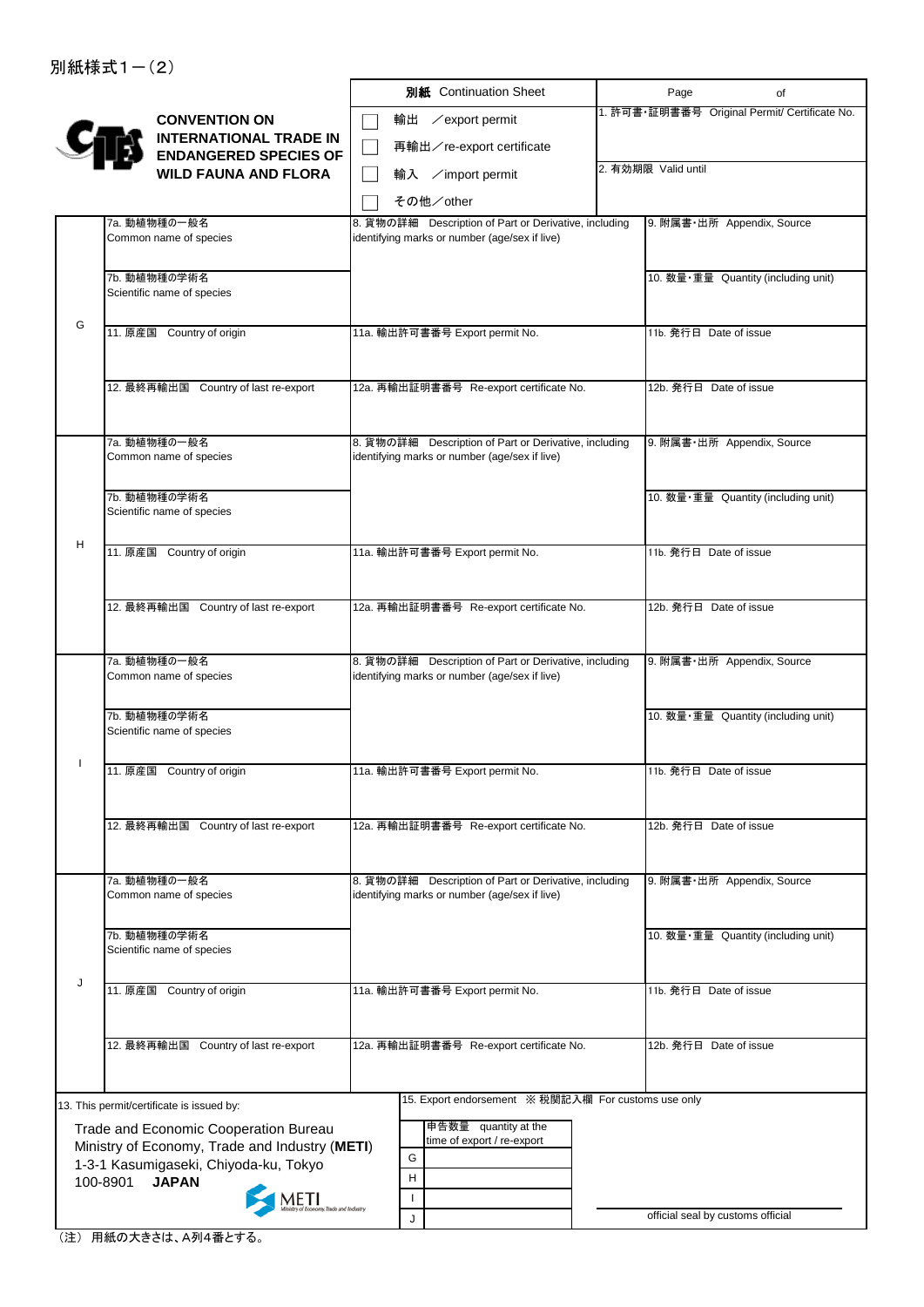|   |                                                                                         |                                | 別紙 Continuation Sheet                                                                                  | Page                              | of                                            |
|---|-----------------------------------------------------------------------------------------|--------------------------------|--------------------------------------------------------------------------------------------------------|-----------------------------------|-----------------------------------------------|
|   | <b>CONVENTION ON</b><br><b>INTERNATIONAL TRADE IN</b>                                   | 輸出<br>∕export permit           |                                                                                                        |                                   | 1. 許可書·証明書番号 Original Permit/ Certificate No. |
|   | <b>ENDANGERED SPECIES OF</b>                                                            |                                | 再輸出/re-export certificate                                                                              |                                   |                                               |
|   | <b>WILD FAUNA AND FLORA</b>                                                             | 輸入 /import permit<br>その他/other |                                                                                                        | 2. 有効期限 Valid until               |                                               |
|   | 7a. 動植物種の一般名                                                                            |                                | 8. 貨物の詳細 Description of Part or Derivative, including                                                  | 9. 附属書·出所 Appendix, Source        |                                               |
|   | Common name of species                                                                  |                                | identifying marks or number (age/sex if live)                                                          |                                   |                                               |
|   | 7b. 動植物種の学術名<br>Scientific name of species                                              |                                |                                                                                                        |                                   | 10. 数量·重量 Quantity (including unit)           |
| Κ | 11. 原産国 Country of origin                                                               | 11a. 輸出許可書番号 Export permit No. |                                                                                                        | 11b. 発行日 Date of issue            |                                               |
|   | 12. 最終再輸出国 Country of last re-export                                                    |                                | 12a. 再輸出証明書番号 Re-export certificate No.                                                                | 12b. 発行日 Date of issue            |                                               |
|   | 7a. 動植物種の一般名<br>Common name of species                                                  |                                | 8. 貨物の詳細 Description of Part or Derivative, including<br>identifying marks or number (age/sex if live) | 9. 附属書·出所 Appendix, Source        |                                               |
|   | 7b. 動植物種の学術名<br>Scientific name of species                                              |                                |                                                                                                        |                                   | 10. 数量·重量 Quantity (including unit)           |
| L | 11. 原産国 Country of origin                                                               | 11a. 輸出許可書番号 Export permit No. |                                                                                                        | 11b. 発行日 Date of issue            |                                               |
|   | 12. 最終再輸出国 Country of last re-export                                                    |                                | 12a. 再輸出証明書番号 Re-export certificate No.                                                                | 12b. 発行日 Date of issue            |                                               |
|   | 7a. 動植物種の一般名<br>Common name of species                                                  |                                | 8. 貨物の詳細 Description of Part or Derivative, including<br>identifying marks or number (age/sex if live) | 9. 附属書·出所 Appendix, Source        |                                               |
|   | 7b. 動植物種の学術名<br>Scientific name of species                                              |                                |                                                                                                        |                                   | 10. 数量·重量 Quantity (including unit)           |
| м | 11. 原産国 Country of origin                                                               | 11a. 輸出許可書番号 Export permit No. |                                                                                                        | 11b. 発行日 Date of issue            |                                               |
|   | 12. 最終再輸出国 Country of last re-export                                                    |                                | 12a. 再輸出証明書番号 Re-export certificate No.                                                                | 12b. 発行日 Date of issue            |                                               |
|   | 7a. 動植物種の一般名<br>Common name of species                                                  |                                | 8. 貨物の詳細 Description of Part or Derivative, including<br>identifying marks or number (age/sex if live) | 9. 附属書·出所 Appendix, Source        |                                               |
|   | 7b. 動植物種の学術名<br>Scientific name of species                                              |                                |                                                                                                        |                                   | 10. 数量·重量 Quantity (including unit)           |
| N | 11. 原産国 Country of origin                                                               | 11a. 輸出許可書番号 Export permit No. |                                                                                                        | 11b. 発行日 Date of issue            |                                               |
|   | 12. 最終再輸出国 Country of last re-export                                                    |                                | 12a. 再輸出証明書番号 Re-export certificate No.                                                                | 12b. 発行日 Date of issue            |                                               |
|   |                                                                                         |                                | 15. Export endorsement ※ 税関記入欄 For customs use only                                                    |                                   |                                               |
|   | 13. This permit/certificate is issued by:                                               |                                | 申告数量 quantity at the                                                                                   |                                   |                                               |
|   | Trade and Economic Cooperation Bureau<br>Ministry of Economy, Trade and Industry (METI) |                                | time of export / re-export                                                                             |                                   |                                               |
|   | 1-3-1 Kasumigaseki, Chiyoda-ku, Tokyo                                                   | Κ                              |                                                                                                        |                                   |                                               |
|   | 100-8901<br><b>JAPAN</b>                                                                | Г                              |                                                                                                        |                                   |                                               |
|   |                                                                                         | M<br>N                         |                                                                                                        | official seal by customs official |                                               |
|   |                                                                                         |                                |                                                                                                        |                                   |                                               |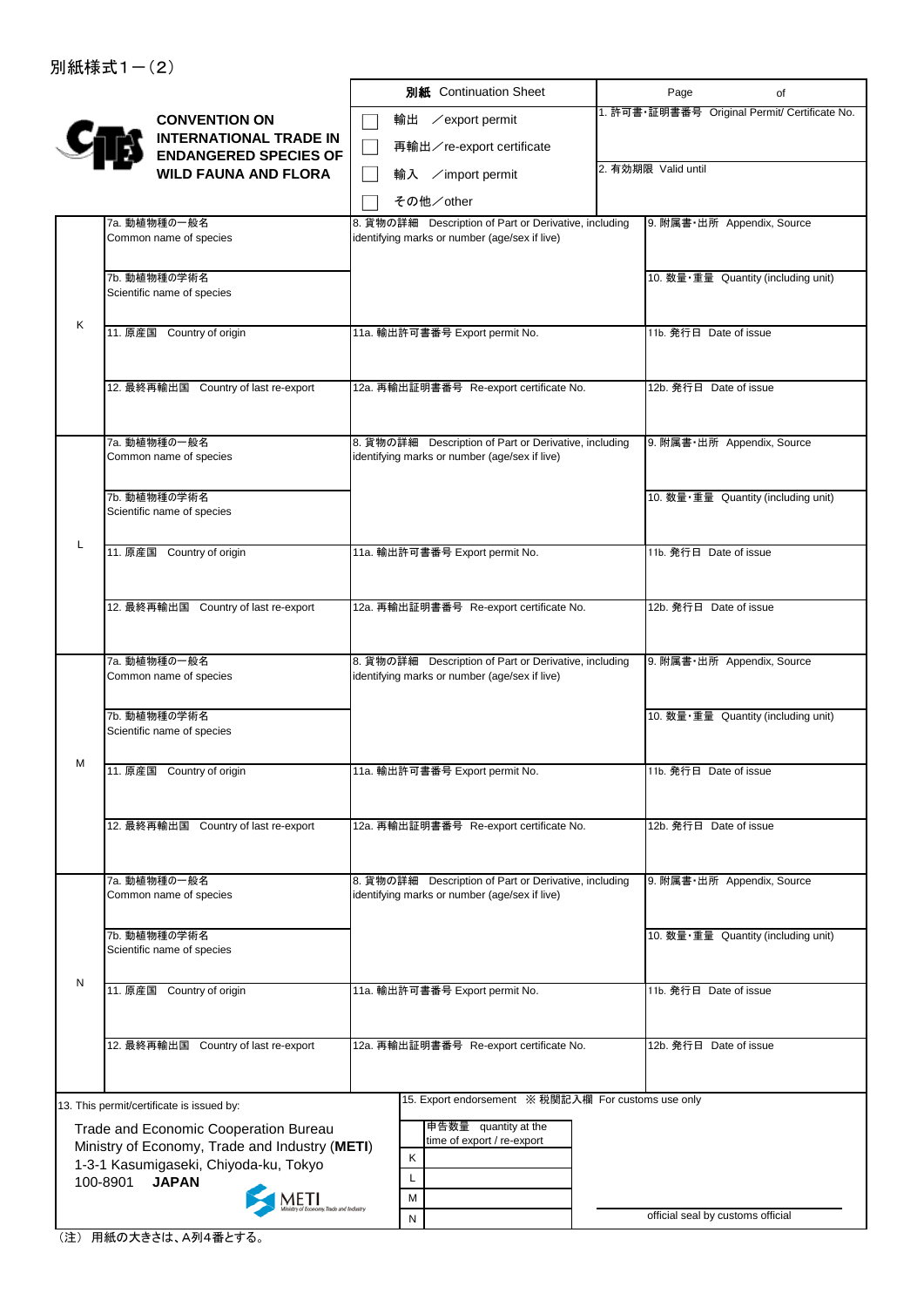|   |                                                                                         |    | 別紙 Continuation Sheet                                                                                  | Page                              | of                                            |
|---|-----------------------------------------------------------------------------------------|----|--------------------------------------------------------------------------------------------------------|-----------------------------------|-----------------------------------------------|
|   | <b>CONVENTION ON</b><br><b>INTERNATIONAL TRADE IN</b>                                   | 輸出 | ∕export permit                                                                                         |                                   | 1. 許可書·証明書番号 Original Permit/ Certificate No. |
|   | <b>ENDANGERED SPECIES OF</b>                                                            |    | 再輸出/re-export certificate                                                                              |                                   |                                               |
|   | <b>WILD FAUNA AND FLORA</b>                                                             |    | 輸入 /import permit                                                                                      | 2. 有効期限 Valid until               |                                               |
|   |                                                                                         |    | その他/other                                                                                              |                                   |                                               |
|   | 7a. 動植物種の一般名                                                                            |    | 8. 貨物の詳細 Description of Part or Derivative, including                                                  |                                   | 9. 附属書·出所 Appendix, Source                    |
|   | Common name of species                                                                  |    | identifying marks or number (age/sex if live)                                                          |                                   |                                               |
|   | 7b. 動植物種の学術名                                                                            |    |                                                                                                        |                                   | 10. 数量·重量 Quantity (including unit)           |
|   | Scientific name of species                                                              |    |                                                                                                        |                                   |                                               |
|   |                                                                                         |    |                                                                                                        |                                   |                                               |
| O | 11. 原産国 Country of origin                                                               |    | 11a. 輸出許可書番号 Export permit No.                                                                         | 11b. 発行日 Date of issue            |                                               |
|   |                                                                                         |    |                                                                                                        |                                   |                                               |
|   | 12. 最終再輸出国 Country of last re-export                                                    |    | 12a. 再輸出証明書番号 Re-export certificate No.                                                                | 12b. 発行日 Date of issue            |                                               |
|   |                                                                                         |    |                                                                                                        |                                   |                                               |
|   |                                                                                         |    |                                                                                                        |                                   |                                               |
|   | 7a. 動植物種の一般名<br>Common name of species                                                  |    | 8. 貨物の詳細 Description of Part or Derivative, including<br>identifying marks or number (age/sex if live) |                                   | 9. 附属書·出所 Appendix, Source                    |
|   |                                                                                         |    |                                                                                                        |                                   |                                               |
|   | 7b. 動植物種の学術名                                                                            |    |                                                                                                        |                                   | 10. 数量·重量 Quantity (including unit)           |
|   | Scientific name of species                                                              |    |                                                                                                        |                                   |                                               |
| P | 11. 原産国 Country of origin                                                               |    | 11a. 輸出許可書番号 Export permit No.                                                                         | 11b. 発行日 Date of issue            |                                               |
|   |                                                                                         |    |                                                                                                        |                                   |                                               |
|   |                                                                                         |    |                                                                                                        |                                   |                                               |
|   | 12. 最終再輸出国 Country of last re-export                                                    |    | 12a. 再輸出証明書番号 Re-export certificate No.                                                                | 12b. 発行日 Date of issue            |                                               |
|   |                                                                                         |    |                                                                                                        |                                   |                                               |
|   | 7a. 動植物種の一般名                                                                            |    | 8. 貨物の詳細 Description of Part or Derivative, including                                                  |                                   | 9. 附属書·出所 Appendix, Source                    |
|   | Common name of species                                                                  |    | identifying marks or number (age/sex if live)                                                          |                                   |                                               |
|   | 7b. 動植物種の学術名                                                                            |    |                                                                                                        |                                   | 10. 数量·重量 Quantity (including unit)           |
|   | Scientific name of species                                                              |    |                                                                                                        |                                   |                                               |
| Q |                                                                                         |    |                                                                                                        |                                   |                                               |
|   | 11. 原産国 Country of origin                                                               |    | 11a. 輸出許可書番号 Export permit No.                                                                         | 11b. 発行日 Date of issue            |                                               |
|   |                                                                                         |    |                                                                                                        |                                   |                                               |
|   | 12. 最終再輸出国 Country of last re-export                                                    |    | 12a. 再輸出証明書番号 Re-export certificate No.                                                                | 12b. 発行日 Date of issue            |                                               |
|   |                                                                                         |    |                                                                                                        |                                   |                                               |
|   | 7a. 動植物種の一般名                                                                            |    | 8. 貨物の詳細 Description of Part or Derivative, including                                                  |                                   | 9. 附属書·出所 Appendix, Source                    |
|   | Common name of species                                                                  |    | identifying marks or number (age/sex if live)                                                          |                                   |                                               |
|   |                                                                                         |    |                                                                                                        |                                   |                                               |
|   | 7b. 動植物種の学術名<br>Scientific name of species                                              |    |                                                                                                        |                                   | 10. 数量·重量 Quantity (including unit)           |
|   |                                                                                         |    |                                                                                                        |                                   |                                               |
| R | 11. 原産国 Country of origin                                                               |    | 11a. 輸出許可書番号 Export permit No.                                                                         | 11b. 発行日 Date of issue            |                                               |
|   |                                                                                         |    |                                                                                                        |                                   |                                               |
|   | 12. 最終再輸出国 Country of last re-export                                                    |    | 12a. 再輸出証明書番号 Re-export certificate No.                                                                | 12b. 発行日 Date of issue            |                                               |
|   |                                                                                         |    |                                                                                                        |                                   |                                               |
|   |                                                                                         |    |                                                                                                        |                                   |                                               |
|   | 13. This permit/certificate is issued by:                                               |    | 15. Export endorsement ※ 税関記入欄 For customs use only                                                    |                                   |                                               |
|   | Trade and Economic Cooperation Bureau                                                   |    | 申告数量 quantity at the<br>time of export / re-export                                                     |                                   |                                               |
|   | Ministry of Economy, Trade and Industry (METI)<br>1-3-1 Kasumigaseki, Chiyoda-ku, Tokyo | O  |                                                                                                        |                                   |                                               |
|   | 100-8901<br><b>JAPAN</b>                                                                | P  |                                                                                                        |                                   |                                               |
|   |                                                                                         | Q  |                                                                                                        |                                   |                                               |
|   |                                                                                         | R  |                                                                                                        | official seal by customs official |                                               |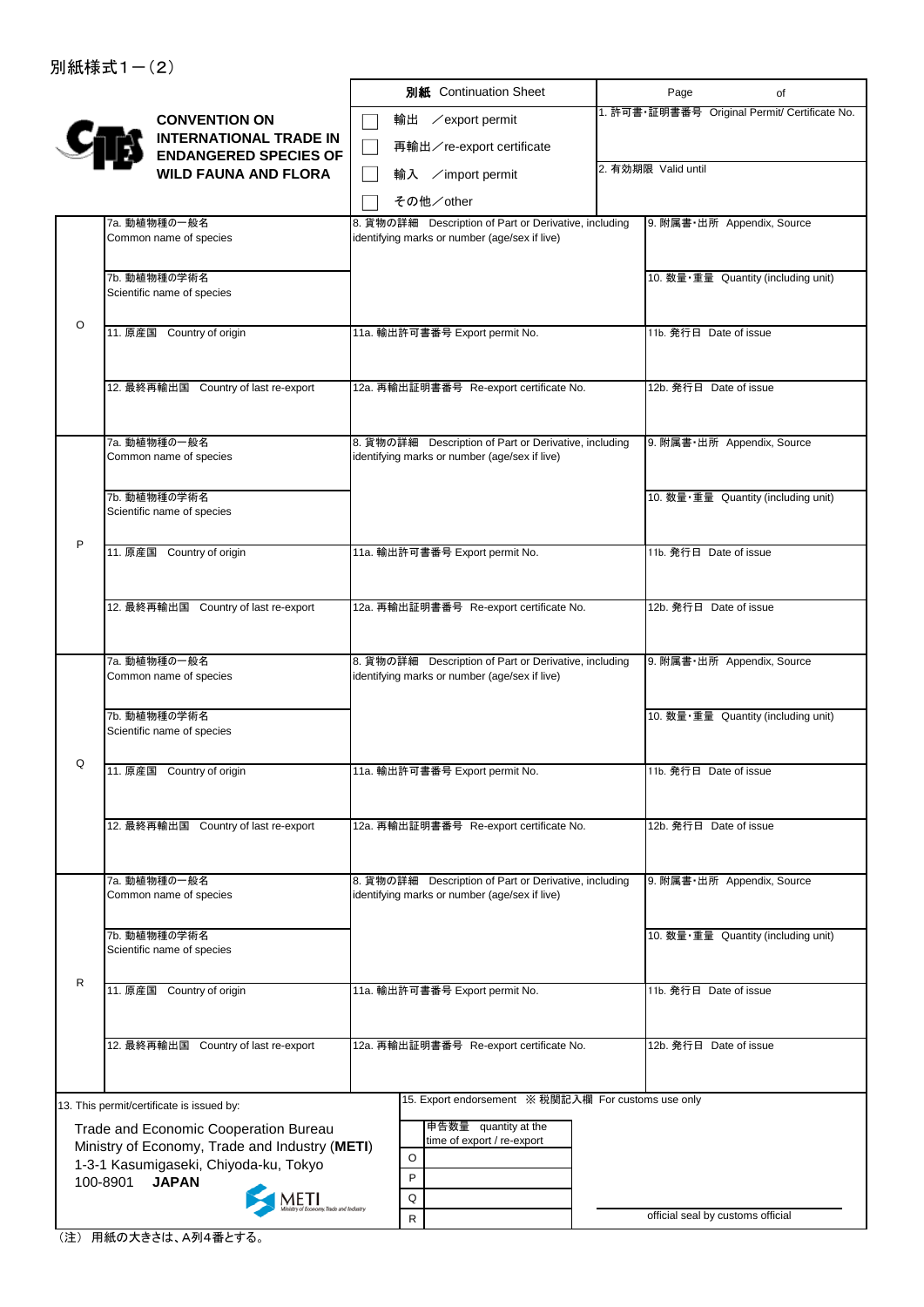|        |                                                                                         | 別紙 Continuation Sheet                                 | Page<br>of                                    |
|--------|-----------------------------------------------------------------------------------------|-------------------------------------------------------|-----------------------------------------------|
|        | <b>CONVENTION ON</b><br><b>INTERNATIONAL TRADE IN</b>                                   | 輸出 / export permit                                    | 1. 許可書·証明書番号 Original Permit/ Certificate No. |
|        | <b>ENDANGERED SPECIES OF</b>                                                            | 再輸出/re-export certificate                             |                                               |
|        | <b>WILD FAUNA AND FLORA</b>                                                             | 輸入 /import permit                                     | 2. 有効期限 Valid until                           |
|        |                                                                                         | その他/other                                             |                                               |
|        | 7a. 動植物種の一般名                                                                            | 8. 貨物の詳細 Description of Part or Derivative, including | 9. 附属書·出所 Appendix, Source                    |
|        | Common name of species                                                                  | identifying marks or number (age/sex if live)         |                                               |
|        | 7b. 動植物種の学術名                                                                            |                                                       | 10. 数量·重量 Quantity (including unit)           |
|        | Scientific name of species                                                              |                                                       |                                               |
| S      |                                                                                         |                                                       |                                               |
|        | 11. 原産国 Country of origin                                                               | 11a. 輸出許可書番号 Export permit No.                        | 11b. 発行日 Date of issue                        |
|        |                                                                                         |                                                       |                                               |
|        | 12. 最終再輸出国 Country of last re-export                                                    | 12a. 再輸出証明書番号 Re-export certificate No.               | 12b. 発行日 Date of issue                        |
|        |                                                                                         |                                                       |                                               |
|        | 7a. 動植物種の一般名                                                                            | 8. 貨物の詳細 Description of Part or Derivative, including | 9. 附属書·出所 Appendix, Source                    |
|        | Common name of species                                                                  | identifying marks or number (age/sex if live)         |                                               |
|        |                                                                                         |                                                       |                                               |
|        | 7b. 動植物種の学術名<br>Scientific name of species                                              |                                                       | 10. 数量·重量 Quantity (including unit)           |
|        |                                                                                         |                                                       |                                               |
| T      | 11. 原産国 Country of origin                                                               | 11a. 輸出許可書番号 Export permit No.                        | 11b. 発行日 Date of issue                        |
|        |                                                                                         |                                                       |                                               |
|        | 12. 最終再輸出国 Country of last re-export                                                    | 12a. 再輸出証明書番号 Re-export certificate No.               | 12b. 発行日 Date of issue                        |
|        |                                                                                         |                                                       |                                               |
|        | 7a. 動植物種の一般名                                                                            | 8. 貨物の詳細 Description of Part or Derivative, including | 9. 附属書·出所 Appendix, Source                    |
|        | Common name of species                                                                  | identifying marks or number (age/sex if live)         |                                               |
|        |                                                                                         |                                                       |                                               |
|        | 7b. 動植物種の学術名<br>Scientific name of species                                              |                                                       | 10. 数量·重量 Quantity (including unit)           |
|        |                                                                                         |                                                       |                                               |
| U      | 11. 原産国 Country of origin                                                               | 11a. 輸出許可書番号 Export permit No.                        | 11b. 発行日 Date of issue                        |
|        |                                                                                         |                                                       |                                               |
|        | 12. 最終再輸出国 Country of last re-export                                                    | 12a. 再輸出証明書番号 Re-export certificate No.               | 12b. 発行日 Date of issue                        |
|        |                                                                                         |                                                       |                                               |
|        | 7a. 動植物種の一般名                                                                            | 8. 貨物の詳細 Description of Part or Derivative, including | 9. 附属書·出所 Appendix, Source                    |
|        | Common name of species                                                                  | identifying marks or number (age/sex if live)         |                                               |
|        |                                                                                         |                                                       |                                               |
|        | 7b. 動植物種の学術名<br>Scientific name of species                                              |                                                       | 10. 数量·重量 Quantity (including unit)           |
| $\vee$ |                                                                                         |                                                       |                                               |
|        | 11. 原産国 Country of origin                                                               | 11a. 輸出許可書番号 Export permit No.                        | 11b. 発行日 Date of issue                        |
|        |                                                                                         |                                                       |                                               |
|        | 12. 最終再輸出国 Country of last re-export                                                    | 12a. 再輸出証明書番号 Re-export certificate No.               | 12b. 発行日 Date of issue                        |
|        |                                                                                         |                                                       |                                               |
|        |                                                                                         | 15. Export endorsement ※ 税関記入欄 For customs use only   |                                               |
|        | 13. This permit/certificate is issued by:                                               | 申告数量 quantity at the                                  |                                               |
|        | Trade and Economic Cooperation Bureau<br>Ministry of Economy, Trade and Industry (METI) | time of export / re-export                            |                                               |
|        | 1-3-1 Kasumigaseki, Chiyoda-ku, Tokyo                                                   | $\mathbf S$<br>$\mathsf{T}$                           |                                               |
|        | 100-8901<br><b>JAPAN</b>                                                                | U                                                     |                                               |
|        |                                                                                         | V                                                     | official seal by customs official             |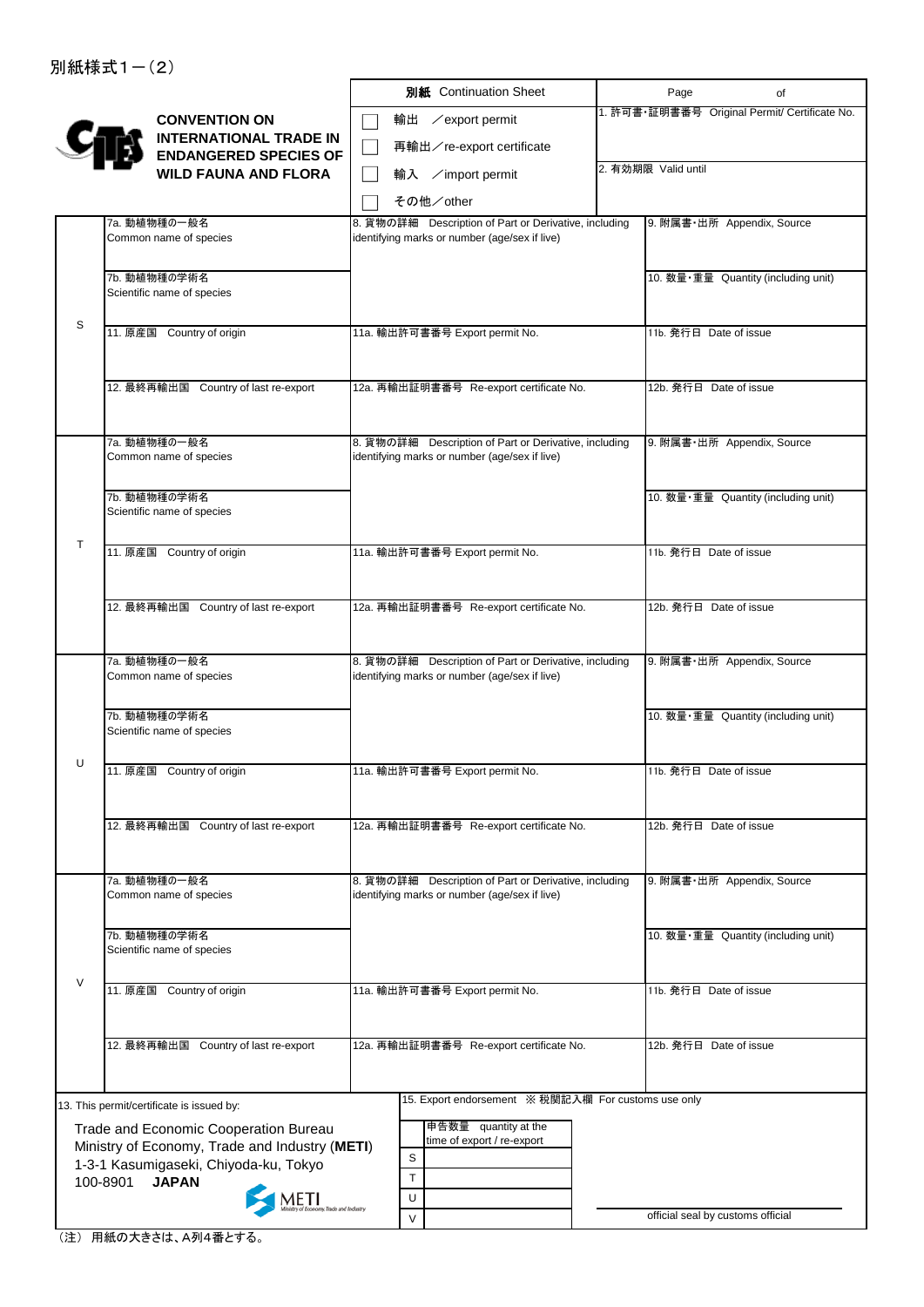|   |                                                                                         | 別紙 Continuation Sheet                                                                                  | Page                              | of                                            |
|---|-----------------------------------------------------------------------------------------|--------------------------------------------------------------------------------------------------------|-----------------------------------|-----------------------------------------------|
|   | <b>CONVENTION ON</b>                                                                    | 輸出 / export permit                                                                                     |                                   | 1. 許可書·証明書番号 Original Permit/ Certificate No. |
|   | <b>INTERNATIONAL TRADE IN</b><br><b>ENDANGERED SPECIES OF</b>                           | 再輸出/re-export certificate                                                                              |                                   |                                               |
|   | <b>WILD FAUNA AND FLORA</b>                                                             | 輸入 /import permit                                                                                      | 2. 有効期限 Valid until               |                                               |
|   |                                                                                         | その他/other                                                                                              |                                   |                                               |
|   | 7a. 動植物種の一般名                                                                            | 8. 貨物の詳細 Description of Part or Derivative, including                                                  | 9. 附属書·出所 Appendix, Source        |                                               |
|   | Common name of species                                                                  | identifying marks or number (age/sex if live)                                                          |                                   |                                               |
|   | 7b. 動植物種の学術名                                                                            |                                                                                                        |                                   | 10. 数量·重量 Quantity (including unit)           |
|   | Scientific name of species                                                              |                                                                                                        |                                   |                                               |
| W | 11. 原産国 Country of origin                                                               | 11a. 輸出許可書番号 Export permit No.                                                                         | 11b. 発行日 Date of issue            |                                               |
|   |                                                                                         |                                                                                                        |                                   |                                               |
|   | 12. 最終再輸出国 Country of last re-export                                                    | 12a. 再輸出証明書番号 Re-export certificate No.                                                                | 12b. 発行日 Date of issue            |                                               |
|   |                                                                                         |                                                                                                        |                                   |                                               |
|   |                                                                                         |                                                                                                        |                                   |                                               |
|   | 7a. 動植物種の一般名<br>Common name of species                                                  | 8. 貨物の詳細 Description of Part or Derivative, including<br>identifying marks or number (age/sex if live) | 9. 附属書·出所 Appendix, Source        |                                               |
|   |                                                                                         |                                                                                                        |                                   |                                               |
|   | 7b. 動植物種の学術名<br>Scientific name of species                                              |                                                                                                        |                                   | 10. 数量·重量 Quantity (including unit)           |
| Χ |                                                                                         |                                                                                                        |                                   |                                               |
|   | 11. 原産国 Country of origin                                                               | 11a. 輸出許可書番号 Export permit No.                                                                         | 11b. 発行日 Date of issue            |                                               |
|   |                                                                                         |                                                                                                        |                                   |                                               |
|   | 12. 最終再輸出国 Country of last re-export                                                    | 12a. 再輸出証明書番号 Re-export certificate No.                                                                | 12b. 発行日 Date of issue            |                                               |
|   |                                                                                         |                                                                                                        |                                   |                                               |
|   | 7a. 動植物種の一般名<br>Common name of species                                                  | 8. 貨物の詳細 Description of Part or Derivative, including<br>identifying marks or number (age/sex if live) | 9. 附属書·出所 Appendix, Source        |                                               |
|   |                                                                                         |                                                                                                        |                                   |                                               |
|   | 7b. 動植物種の学術名                                                                            |                                                                                                        |                                   | 10. 数量·重量 Quantity (including unit)           |
|   | Scientific name of species                                                              |                                                                                                        |                                   |                                               |
| Y | 11. 原産国 Country of origin                                                               | 11a. 輸出許可書番号 Export permit No.                                                                         | 11b. 発行日 Date of issue            |                                               |
|   |                                                                                         |                                                                                                        |                                   |                                               |
|   | 12. 最終再輸出国 Country of last re-export                                                    | 12a. 再輸出証明書番号 Re-export certificate No.                                                                | 12b. 発行日 Date of issue            |                                               |
|   |                                                                                         |                                                                                                        |                                   |                                               |
|   | 7a. 動植物種の一般名                                                                            | 8. 貨物の詳細 Description of Part or Derivative, including                                                  | 9. 附属書·出所 Appendix, Source        |                                               |
|   | Common name of species                                                                  | identifying marks or number (age/sex if live)                                                          |                                   |                                               |
|   | 7b. 動植物種の学術名                                                                            |                                                                                                        |                                   | 10. 数量·重量 Quantity (including unit)           |
|   | Scientific name of species                                                              |                                                                                                        |                                   |                                               |
| Z | 11. 原産国 Country of origin                                                               | 11a. 輸出許可書番号 Export permit No.                                                                         | 11b. 発行日 Date of issue            |                                               |
|   |                                                                                         |                                                                                                        |                                   |                                               |
|   | 12. 最終再輸出国 Country of last re-export                                                    | 12a. 再輸出証明書番号 Re-export certificate No.                                                                | 12b. 発行日 Date of issue            |                                               |
|   |                                                                                         |                                                                                                        |                                   |                                               |
|   |                                                                                         | 15. Export endorsement ※ 税関記入欄 For customs use only                                                    |                                   |                                               |
|   | 13. This permit/certificate is issued by:                                               | 申告数量 quantity at the                                                                                   |                                   |                                               |
|   | Trade and Economic Cooperation Bureau<br>Ministry of Economy, Trade and Industry (METI) | time of export / re-export                                                                             |                                   |                                               |
|   | 1-3-1 Kasumigaseki, Chiyoda-ku, Tokyo                                                   | W<br>$\mathsf X$                                                                                       |                                   |                                               |
|   | 100-8901<br><b>JAPAN</b>                                                                | Y                                                                                                      |                                   |                                               |
|   |                                                                                         | Z                                                                                                      | official seal by customs official |                                               |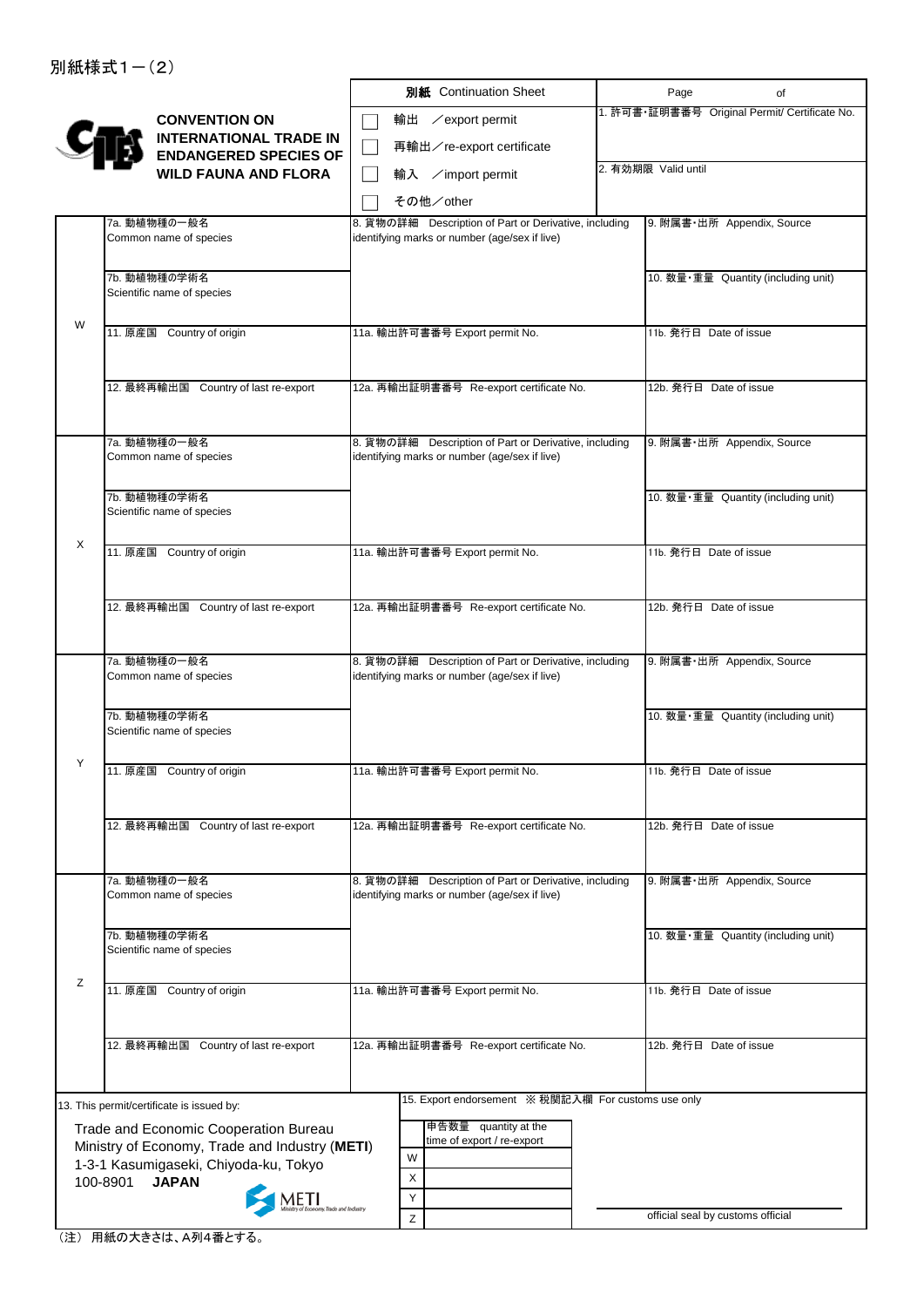|    |                                                                                         | 別紙 Continuation Sheet                                                                                  | Page<br>of                                    |
|----|-----------------------------------------------------------------------------------------|--------------------------------------------------------------------------------------------------------|-----------------------------------------------|
|    | <b>CONVENTION ON</b>                                                                    | 輸出 / export permit                                                                                     | 1. 許可書·証明書番号 Original Permit/ Certificate No. |
|    | <b>INTERNATIONAL TRADE IN</b><br><b>ENDANGERED SPECIES OF</b>                           | 再輸出/re-export certificate                                                                              |                                               |
|    | <b>WILD FAUNA AND FLORA</b>                                                             | 輸入 /import permit                                                                                      | 2. 有効期限 Valid until                           |
|    |                                                                                         | その他/other                                                                                              |                                               |
|    | 7a. 動植物種の一般名                                                                            | 8. 貨物の詳細 Description of Part or Derivative, including                                                  | 9. 附属書·出所 Appendix, Source                    |
|    | Common name of species                                                                  | identifying marks or number (age/sex if live)                                                          |                                               |
|    | 7b. 動植物種の学術名                                                                            |                                                                                                        | 10. 数量·重量 Quantity (including unit)           |
|    | Scientific name of species                                                              |                                                                                                        |                                               |
| AA | 11. 原産国 Country of origin                                                               | 11a. 輸出許可書番号 Export permit No.                                                                         | 11b. 発行日 Date of issue                        |
|    |                                                                                         |                                                                                                        |                                               |
|    | 12. 最終再輸出国 Country of last re-export                                                    | 12a. 再輸出証明書番号 Re-export certificate No.                                                                | 12b. 発行日 Date of issue                        |
|    |                                                                                         |                                                                                                        |                                               |
|    | 7a. 動植物種の一般名                                                                            | 8. 貨物の詳細 Description of Part or Derivative, including                                                  | 9. 附属書·出所 Appendix, Source                    |
|    | Common name of species                                                                  | identifying marks or number (age/sex if live)                                                          |                                               |
|    | 7b. 動植物種の学術名                                                                            |                                                                                                        | 10. 数量·重量 Quantity (including unit)           |
|    | Scientific name of species                                                              |                                                                                                        |                                               |
| AB | 11. 原産国 Country of origin                                                               | 11a. 輸出許可書番号 Export permit No.                                                                         | 11b. 発行日 Date of issue                        |
|    |                                                                                         |                                                                                                        |                                               |
|    | 12. 最終再輸出国 Country of last re-export                                                    | 12a. 再輸出証明書番号 Re-export certificate No.                                                                | 12b. 発行日 Date of issue                        |
|    |                                                                                         |                                                                                                        |                                               |
|    | 7a. 動植物種の一般名                                                                            | 8. 貨物の詳細 Description of Part or Derivative, including                                                  | 9. 附属書·出所 Appendix, Source                    |
|    | Common name of species                                                                  | identifying marks or number (age/sex if live)                                                          |                                               |
|    | 7b. 動植物種の学術名                                                                            |                                                                                                        | 10. 数量·重量 Quantity (including unit)           |
|    | Scientific name of species                                                              |                                                                                                        |                                               |
| AC |                                                                                         |                                                                                                        | 11b. 発行日 Date of issue                        |
|    | 11. 原産国 Country of origin                                                               | 11a. 輸出許可書番号 Export permit No.                                                                         |                                               |
|    |                                                                                         |                                                                                                        |                                               |
|    | 12. 最終再輸出国 Country of last re-export                                                    | 12a. 再輸出証明書番号 Re-export certificate No.                                                                | 12b. 発行日 Date of issue                        |
|    |                                                                                         |                                                                                                        |                                               |
|    | 7a. 動植物種の一般名<br>Common name of species                                                  | 8. 貨物の詳細 Description of Part or Derivative, including<br>identifying marks or number (age/sex if live) | 9. 附属書·出所 Appendix, Source                    |
|    |                                                                                         |                                                                                                        |                                               |
|    | 7b. 動植物種の学術名<br>Scientific name of species                                              |                                                                                                        | 10. 数量·重量 Quantity (including unit)           |
| AD |                                                                                         |                                                                                                        |                                               |
|    | 11. 原産国 Country of origin                                                               | 11a. 輸出許可書番号 Export permit No.                                                                         | 11b. 発行日 Date of issue                        |
|    |                                                                                         |                                                                                                        |                                               |
|    | 12. 最終再輸出国 Country of last re-export                                                    | 12a. 再輸出証明書番号 Re-export certificate No.                                                                | 12b. 発行日 Date of issue                        |
|    |                                                                                         |                                                                                                        |                                               |
|    | 13. This permit/certificate is issued by:                                               | 15. Export endorsement ※ 税関記入欄 For customs use only                                                    |                                               |
|    | Trade and Economic Cooperation Bureau<br>Ministry of Economy, Trade and Industry (METI) | 申告数量 quantity at the<br>time of export / re-export                                                     |                                               |
|    | 1-3-1 Kasumigaseki, Chiyoda-ku, Tokyo                                                   | AA<br>AB                                                                                               |                                               |
|    | 100-8901<br><b>JAPAN</b><br>METI                                                        | <b>AC</b>                                                                                              |                                               |
|    |                                                                                         | <b>AD</b>                                                                                              | official seal by customs official             |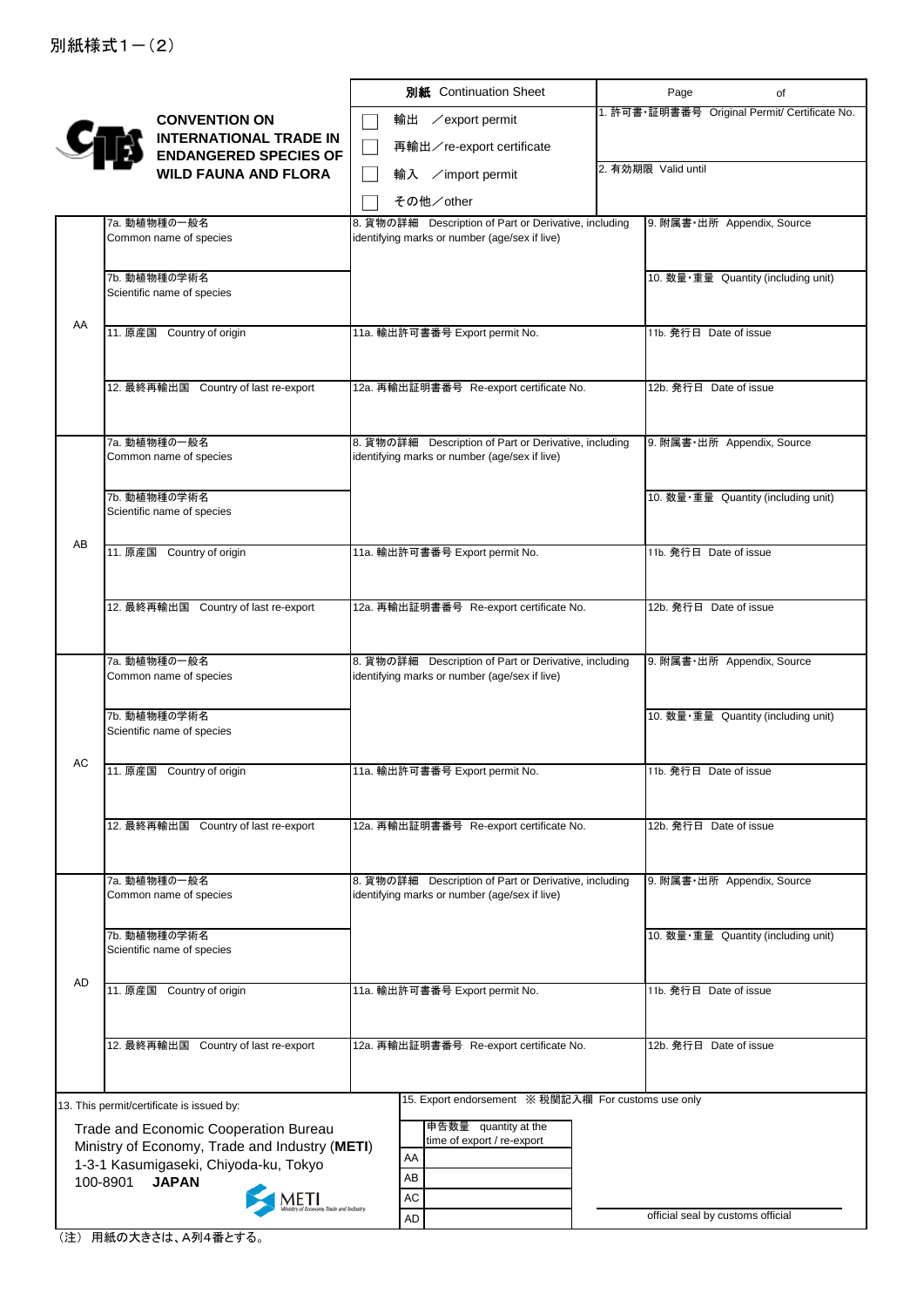|    |                                                                                         | 別紙 Continuation Sheet                                 | Page<br>of                                    |
|----|-----------------------------------------------------------------------------------------|-------------------------------------------------------|-----------------------------------------------|
|    | <b>CONVENTION ON</b>                                                                    | 輸出<br>$\angle$ export permit                          | 1. 許可書·証明書番号 Original Permit/ Certificate No. |
|    | <b>INTERNATIONAL TRADE IN</b>                                                           | 再輸出/re-export certificate                             |                                               |
|    | <b>ENDANGERED SPECIES OF</b><br><b>WILD FAUNA AND FLORA</b>                             | 輸入 /import permit                                     | 2. 有効期限 Valid until                           |
|    |                                                                                         | その他/other                                             |                                               |
|    | 7a. 動植物種の一般名                                                                            | 8. 貨物の詳細 Description of Part or Derivative, including | 9. 附属書·出所 Appendix, Source                    |
|    | Common name of species                                                                  | identifying marks or number (age/sex if live)         |                                               |
|    |                                                                                         |                                                       |                                               |
|    | 7b. 動植物種の学術名<br>Scientific name of species                                              |                                                       | 10. 数量·重量 Quantity (including unit)           |
|    |                                                                                         |                                                       |                                               |
| AE | 11. 原産国 Country of origin                                                               | 11a. 輸出許可書番号 Export permit No.                        | 11b. 発行日 Date of issue                        |
|    |                                                                                         |                                                       |                                               |
|    | 12. 最終再輸出国 Country of last re-export                                                    | 12a. 再輸出証明書番号 Re-export certificate No.               | 12b. 発行日 Date of issue                        |
|    |                                                                                         |                                                       |                                               |
|    | 7a. 動植物種の一般名                                                                            | 8. 貨物の詳細 Description of Part or Derivative, including | 9. 附属書·出所 Appendix, Source                    |
|    | Common name of species                                                                  | identifying marks or number (age/sex if live)         |                                               |
|    |                                                                                         |                                                       |                                               |
|    | 7b. 動植物種の学術名<br>Scientific name of species                                              |                                                       | 10. 数量·重量 Quantity (including unit)           |
|    |                                                                                         |                                                       |                                               |
| AF | 11. 原産国 Country of origin                                                               | 11a. 輸出許可書番号 Export permit No.                        | 11b. 発行日 Date of issue                        |
|    |                                                                                         |                                                       |                                               |
|    | 12. 最終再輸出国 Country of last re-export                                                    | 12a. 再輸出証明書番号 Re-export certificate No.               | 12b. 発行日 Date of issue                        |
|    |                                                                                         |                                                       |                                               |
|    | 7a. 動植物種の一般名                                                                            | 8. 貨物の詳細 Description of Part or Derivative, including | 9. 附属書·出所 Appendix, Source                    |
|    | Common name of species                                                                  | identifying marks or number (age/sex if live)         |                                               |
|    |                                                                                         |                                                       |                                               |
|    | 7b. 動植物種の学術名<br>Scientific name of species                                              |                                                       | 10. 数量·重量 Quantity (including unit)           |
|    |                                                                                         |                                                       |                                               |
| AG | 11. 原産国 Country of origin                                                               | 11a. 輸出許可書番号 Export permit No.                        | 11b. 発行日 Date of issue                        |
|    |                                                                                         |                                                       |                                               |
|    | 12. 最終再輸出国 Country of last re-export                                                    | 12a. 再輸出証明書番号 Re-export certificate No.               | 12b. 発行日 Date of issue                        |
|    |                                                                                         |                                                       |                                               |
|    | 7a. 動植物種の一般名                                                                            | 8. 貨物の詳細 Description of Part or Derivative, including | 9. 附属書·出所 Appendix, Source                    |
|    | Common name of species                                                                  | identifying marks or number (age/sex if live)         |                                               |
|    |                                                                                         |                                                       |                                               |
|    | 7b. 動植物種の学術名<br>Scientific name of species                                              |                                                       | 10. 数量·重量 Quantity (including unit)           |
|    |                                                                                         |                                                       |                                               |
| AH | 11. 原産国 Country of origin                                                               | 11a. 輸出許可書番号 Export permit No.                        | 11b. 発行日 Date of issue                        |
|    |                                                                                         |                                                       |                                               |
|    | 12. 最終再輸出国 Country of last re-export                                                    | 12a. 再輸出証明書番号 Re-export certificate No.               | 12b. 発行日 Date of issue                        |
|    |                                                                                         |                                                       |                                               |
|    |                                                                                         | 15. Export endorsement ※ 税関記入欄 For customs use only   |                                               |
|    | 13. This permit/certificate is issued by:                                               | 申告数量 quantity at the                                  |                                               |
|    | Trade and Economic Cooperation Bureau<br>Ministry of Economy, Trade and Industry (METI) | time of export / re-export                            |                                               |
|    | 1-3-1 Kasumigaseki, Chiyoda-ku, Tokyo                                                   | AE<br>AF                                              |                                               |
|    | 100-8901<br><b>JAPAN</b>                                                                | AG                                                    |                                               |
|    |                                                                                         | AH                                                    | official seal by customs official             |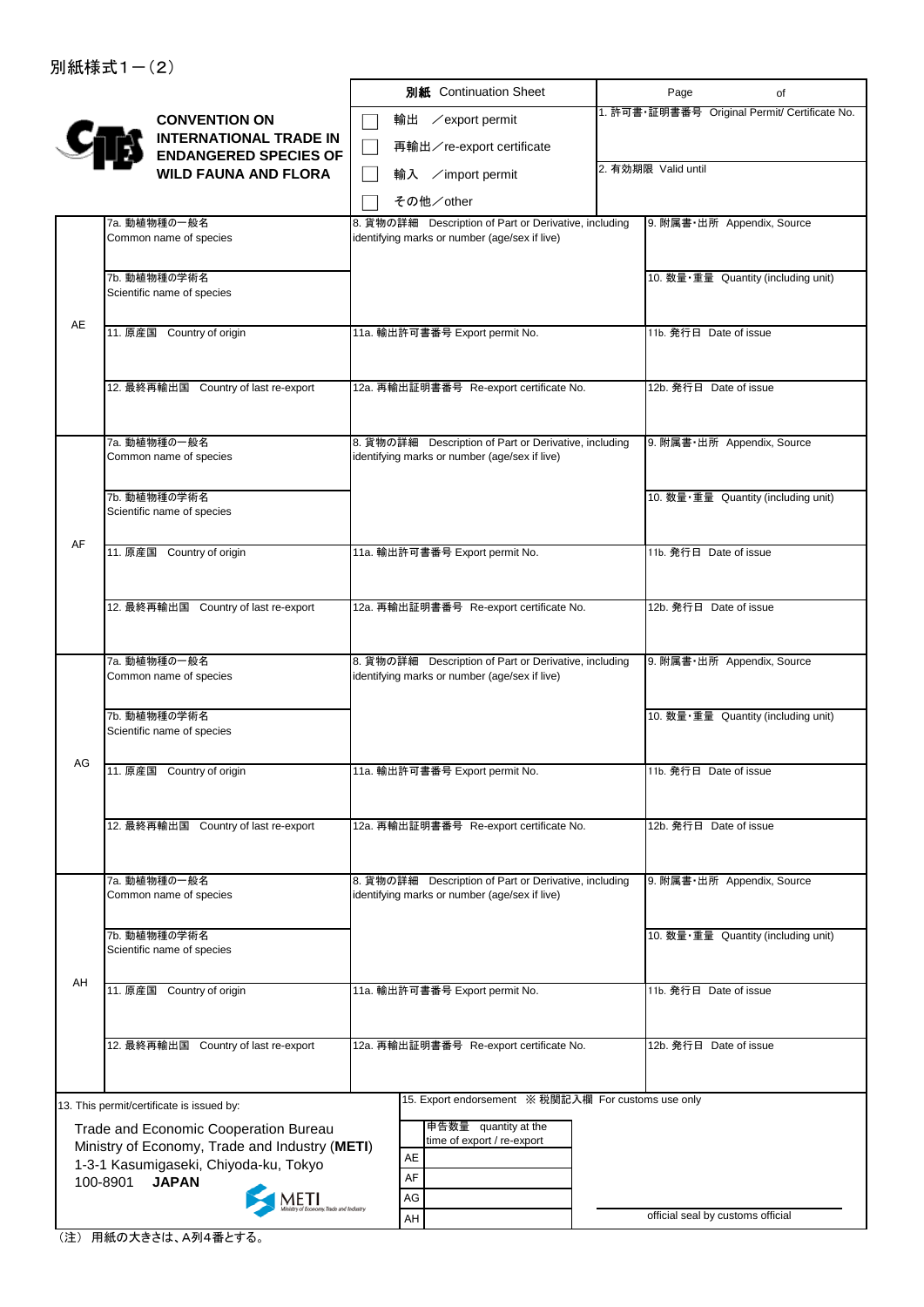|    |                                                                                         | 別紙 Continuation Sheet                                                                                  | Page                              | of                                            |
|----|-----------------------------------------------------------------------------------------|--------------------------------------------------------------------------------------------------------|-----------------------------------|-----------------------------------------------|
|    | <b>CONVENTION ON</b><br><b>INTERNATIONAL TRADE IN</b>                                   | ∕export permit<br>輸出                                                                                   |                                   | 1. 許可書·証明書番号 Original Permit/ Certificate No. |
|    | <b>ENDANGERED SPECIES OF</b>                                                            | 再輸出/re-export certificate                                                                              |                                   |                                               |
|    | <b>WILD FAUNA AND FLORA</b>                                                             | 輸入 /import permit                                                                                      | 2. 有効期限 Valid until               |                                               |
|    |                                                                                         | その他/other                                                                                              |                                   |                                               |
|    | 7a. 動植物種の一般名                                                                            | 8. 貨物の詳細 Description of Part or Derivative, including                                                  | 9. 附属書·出所 Appendix, Source        |                                               |
|    | Common name of species                                                                  | identifying marks or number (age/sex if live)                                                          |                                   |                                               |
|    | 7b. 動植物種の学術名                                                                            |                                                                                                        |                                   | 10. 数量·重量 Quantity (including unit)           |
|    | Scientific name of species                                                              |                                                                                                        |                                   |                                               |
| Al |                                                                                         |                                                                                                        |                                   |                                               |
|    | 11. 原産国 Country of origin                                                               | 11a. 輸出許可書番号 Export permit No.                                                                         | 11b. 発行日 Date of issue            |                                               |
|    |                                                                                         |                                                                                                        |                                   |                                               |
|    | 12. 最終再輸出国 Country of last re-export                                                    | 12a. 再輸出証明書番号 Re-export certificate No.                                                                | 12b. 発行日 Date of issue            |                                               |
|    |                                                                                         |                                                                                                        |                                   |                                               |
|    | 7a. 動植物種の一般名                                                                            | 8. 貨物の詳細 Description of Part or Derivative, including                                                  | 9. 附属書·出所 Appendix, Source        |                                               |
|    | Common name of species                                                                  | identifying marks or number (age/sex if live)                                                          |                                   |                                               |
|    |                                                                                         |                                                                                                        |                                   |                                               |
|    | 7b. 動植物種の学術名<br>Scientific name of species                                              |                                                                                                        |                                   | 10. 数量·重量 Quantity (including unit)           |
|    |                                                                                         |                                                                                                        |                                   |                                               |
| AJ | 11. 原産国 Country of origin                                                               | 11a. 輸出許可書番号 Export permit No.                                                                         | 11b. 発行日 Date of issue            |                                               |
|    |                                                                                         |                                                                                                        |                                   |                                               |
|    | 12. 最終再輸出国 Country of last re-export                                                    | 12a. 再輸出証明書番号 Re-export certificate No.                                                                | 12b. 発行日 Date of issue            |                                               |
|    |                                                                                         |                                                                                                        |                                   |                                               |
|    |                                                                                         |                                                                                                        |                                   |                                               |
|    | 7a. 動植物種の一般名<br>Common name of species                                                  | 8. 貨物の詳細 Description of Part or Derivative, including<br>identifying marks or number (age/sex if live) | 9. 附属書·出所 Appendix, Source        |                                               |
|    |                                                                                         |                                                                                                        |                                   |                                               |
|    | 7b. 動植物種の学術名<br>Scientific name of species                                              |                                                                                                        |                                   | 10. 数量·重量 Quantity (including unit)           |
|    |                                                                                         |                                                                                                        |                                   |                                               |
| AK | 11. 原産国 Country of origin                                                               | 11a. 輸出許可書番号 Export permit No.                                                                         | 11b. 発行日 Date of issue            |                                               |
|    |                                                                                         |                                                                                                        |                                   |                                               |
|    | 12. 最終再輸出国 Country of last re-export                                                    | 12a. 再輸出証明書番号 Re-export certificate No.                                                                | 12b. 発行日 Date of issue            |                                               |
|    |                                                                                         |                                                                                                        |                                   |                                               |
|    |                                                                                         |                                                                                                        |                                   |                                               |
|    | 7a. 動植物種の一般名<br>Common name of species                                                  | 8. 貨物の詳細 Description of Part or Derivative, including<br>identifying marks or number (age/sex if live) | 9. 附属書·出所 Appendix, Source        |                                               |
|    |                                                                                         |                                                                                                        |                                   |                                               |
|    | 7b. 動植物種の学術名<br>Scientific name of species                                              |                                                                                                        |                                   | 10. 数量·重量 Quantity (including unit)           |
|    |                                                                                         |                                                                                                        |                                   |                                               |
| AL | 11. 原産国 Country of origin                                                               | 11a. 輸出許可書番号 Export permit No.                                                                         | 11b. 発行日 Date of issue            |                                               |
|    |                                                                                         |                                                                                                        |                                   |                                               |
|    | 12. 最終再輸出国 Country of last re-export                                                    | 12a. 再輸出証明書番号 Re-export certificate No.                                                                | 12b. 発行日 Date of issue            |                                               |
|    |                                                                                         |                                                                                                        |                                   |                                               |
|    |                                                                                         | 15. Export endorsement ※ 税関記入欄 For customs use only                                                    |                                   |                                               |
|    | 13. This permit/certificate is issued by:                                               |                                                                                                        |                                   |                                               |
|    | Trade and Economic Cooperation Bureau<br>Ministry of Economy, Trade and Industry (METI) | 申告数量 quantity at the<br>time of export / re-export                                                     |                                   |                                               |
|    | 1-3-1 Kasumigaseki, Chiyoda-ku, Tokyo                                                   | AI                                                                                                     |                                   |                                               |
|    | 100-8901<br><b>JAPAN</b>                                                                | AJ                                                                                                     |                                   |                                               |
|    | 1ETI                                                                                    | AK<br>AL                                                                                               | official seal by customs official |                                               |
|    |                                                                                         |                                                                                                        |                                   |                                               |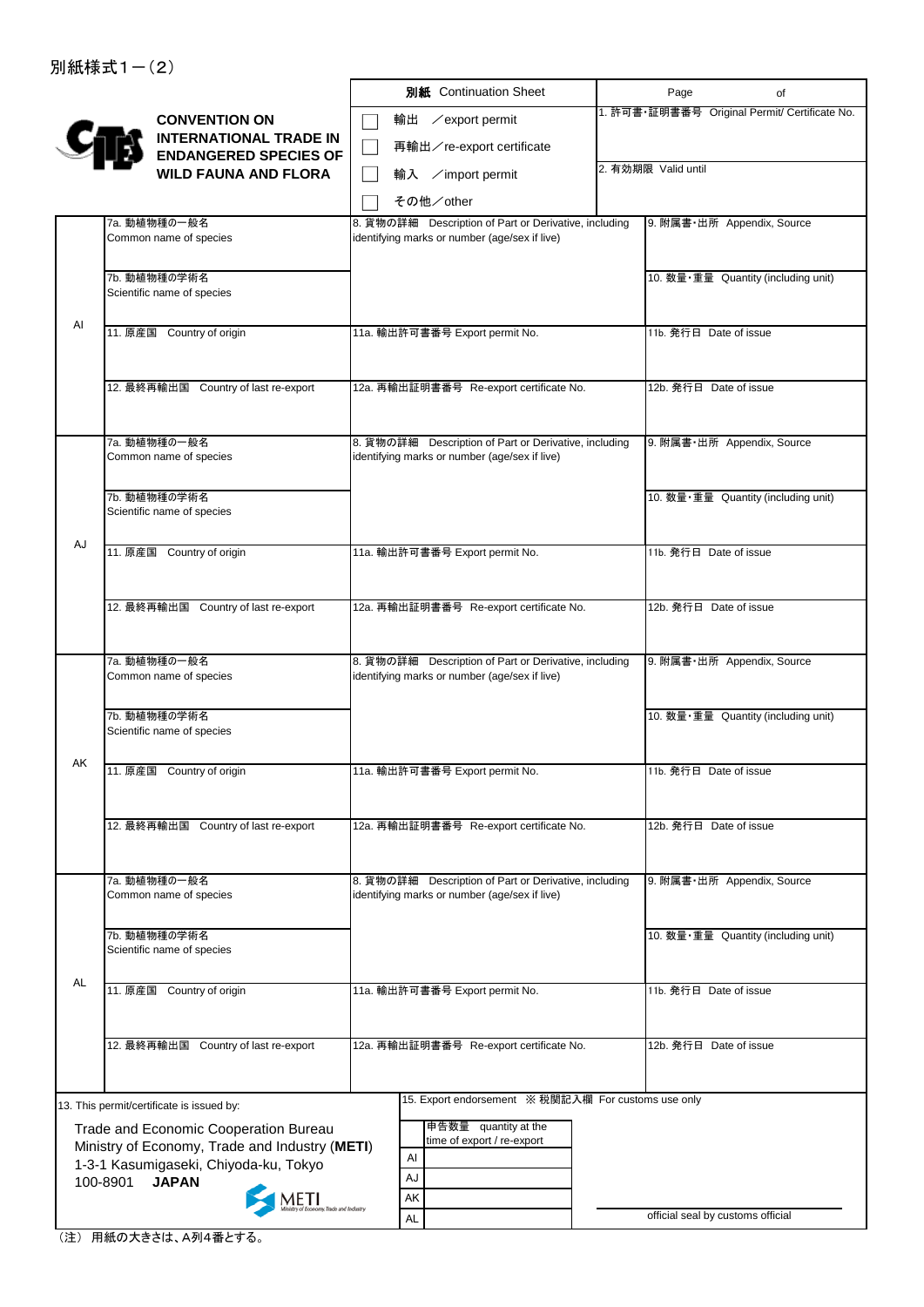|    |                                                                                         | 別紙 Continuation Sheet                                                                                  | Page                              | of                                            |
|----|-----------------------------------------------------------------------------------------|--------------------------------------------------------------------------------------------------------|-----------------------------------|-----------------------------------------------|
|    | <b>CONVENTION ON</b>                                                                    | 輸出<br>∕export permit                                                                                   |                                   | 1. 許可書·証明書番号 Original Permit/ Certificate No. |
|    | <b>INTERNATIONAL TRADE IN</b><br><b>ENDANGERED SPECIES OF</b>                           | 再輸出/re-export certificate                                                                              |                                   |                                               |
|    | <b>WILD FAUNA AND FLORA</b>                                                             | 輸入 /import permit                                                                                      | 2. 有効期限 Valid until               |                                               |
|    |                                                                                         | その他/other                                                                                              |                                   |                                               |
|    | 7a. 動植物種の一般名                                                                            | 8. 貨物の詳細 Description of Part or Derivative, including                                                  | 9. 附属書·出所 Appendix, Source        |                                               |
|    | Common name of species                                                                  | identifying marks or number (age/sex if live)                                                          |                                   |                                               |
|    | 7b. 動植物種の学術名                                                                            |                                                                                                        |                                   | 10. 数量·重量 Quantity (including unit)           |
|    | Scientific name of species                                                              |                                                                                                        |                                   |                                               |
| AM | 11. 原産国 Country of origin                                                               | 11a. 輸出許可書番号 Export permit No.                                                                         | 11b. 発行日 Date of issue            |                                               |
|    |                                                                                         |                                                                                                        |                                   |                                               |
|    |                                                                                         |                                                                                                        |                                   |                                               |
|    | 12. 最終再輸出国 Country of last re-export                                                    | 12a. 再輸出証明書番号 Re-export certificate No.                                                                | 12b. 発行日 Date of issue            |                                               |
|    |                                                                                         |                                                                                                        |                                   |                                               |
|    | 7a. 動植物種の一般名<br>Common name of species                                                  | 8. 貨物の詳細 Description of Part or Derivative, including<br>identifying marks or number (age/sex if live) | 9. 附属書·出所 Appendix, Source        |                                               |
|    |                                                                                         |                                                                                                        |                                   |                                               |
|    | 7b. 動植物種の学術名<br>Scientific name of species                                              |                                                                                                        |                                   | 10. 数量·重量 Quantity (including unit)           |
|    |                                                                                         |                                                                                                        |                                   |                                               |
| AN | 11. 原産国 Country of origin                                                               | 11a. 輸出許可書番号 Export permit No.                                                                         | 11b. 発行日 Date of issue            |                                               |
|    |                                                                                         |                                                                                                        |                                   |                                               |
|    | 12. 最終再輸出国 Country of last re-export                                                    | 12a. 再輸出証明書番号 Re-export certificate No.                                                                | 12b. 発行日 Date of issue            |                                               |
|    |                                                                                         |                                                                                                        |                                   |                                               |
|    | 7a. 動植物種の一般名                                                                            | 8. 貨物の詳細 Description of Part or Derivative, including                                                  | 9. 附属書·出所 Appendix, Source        |                                               |
|    | Common name of species                                                                  | identifying marks or number (age/sex if live)                                                          |                                   |                                               |
|    | 7b. 動植物種の学術名                                                                            |                                                                                                        |                                   | 10. 数量·重量 Quantity (including unit)           |
|    | Scientific name of species                                                              |                                                                                                        |                                   |                                               |
| AO | 11. 原産国 Country of origin                                                               | 11a. 輸出許可書番号 Export permit No.                                                                         | 11b. 発行日 Date of issue            |                                               |
|    |                                                                                         |                                                                                                        |                                   |                                               |
|    | 12. 最終再輸出国 Country of last re-export                                                    | 12a. 再輸出証明書番号 Re-export certificate No.                                                                | 12b. 発行日 Date of issue            |                                               |
|    |                                                                                         |                                                                                                        |                                   |                                               |
|    |                                                                                         |                                                                                                        |                                   |                                               |
|    | 7a. 動植物種の一般名<br>Common name of species                                                  | 8. 貨物の詳細 Description of Part or Derivative, including<br>identifying marks or number (age/sex if live) | 9. 附属書·出所 Appendix, Source        |                                               |
|    |                                                                                         |                                                                                                        |                                   |                                               |
|    | 7b. 動植物種の学術名<br>Scientific name of species                                              |                                                                                                        |                                   | 10. 数量·重量 Quantity (including unit)           |
| AP |                                                                                         |                                                                                                        |                                   |                                               |
|    | 11. 原産国 Country of origin                                                               | 11a. 輸出許可書番号 Export permit No.                                                                         | 11b. 発行日 Date of issue            |                                               |
|    |                                                                                         |                                                                                                        |                                   |                                               |
|    | 12. 最終再輸出国 Country of last re-export                                                    | 12a. 再輸出証明書番号 Re-export certificate No.                                                                | 12b. 発行日 Date of issue            |                                               |
|    |                                                                                         |                                                                                                        |                                   |                                               |
|    | 13. This permit/certificate is issued by:                                               | 15. Export endorsement ※ 税関記入欄 For customs use only                                                    |                                   |                                               |
|    | Trade and Economic Cooperation Bureau                                                   | 申告数量 quantity at the                                                                                   |                                   |                                               |
|    | Ministry of Economy, Trade and Industry (METI)<br>1-3-1 Kasumigaseki, Chiyoda-ku, Tokyo | time of export / re-export<br>AM                                                                       |                                   |                                               |
|    | 100-8901<br><b>JAPAN</b>                                                                | AN                                                                                                     |                                   |                                               |
|    |                                                                                         | AO                                                                                                     | official seal by customs official |                                               |
|    |                                                                                         | AP                                                                                                     |                                   |                                               |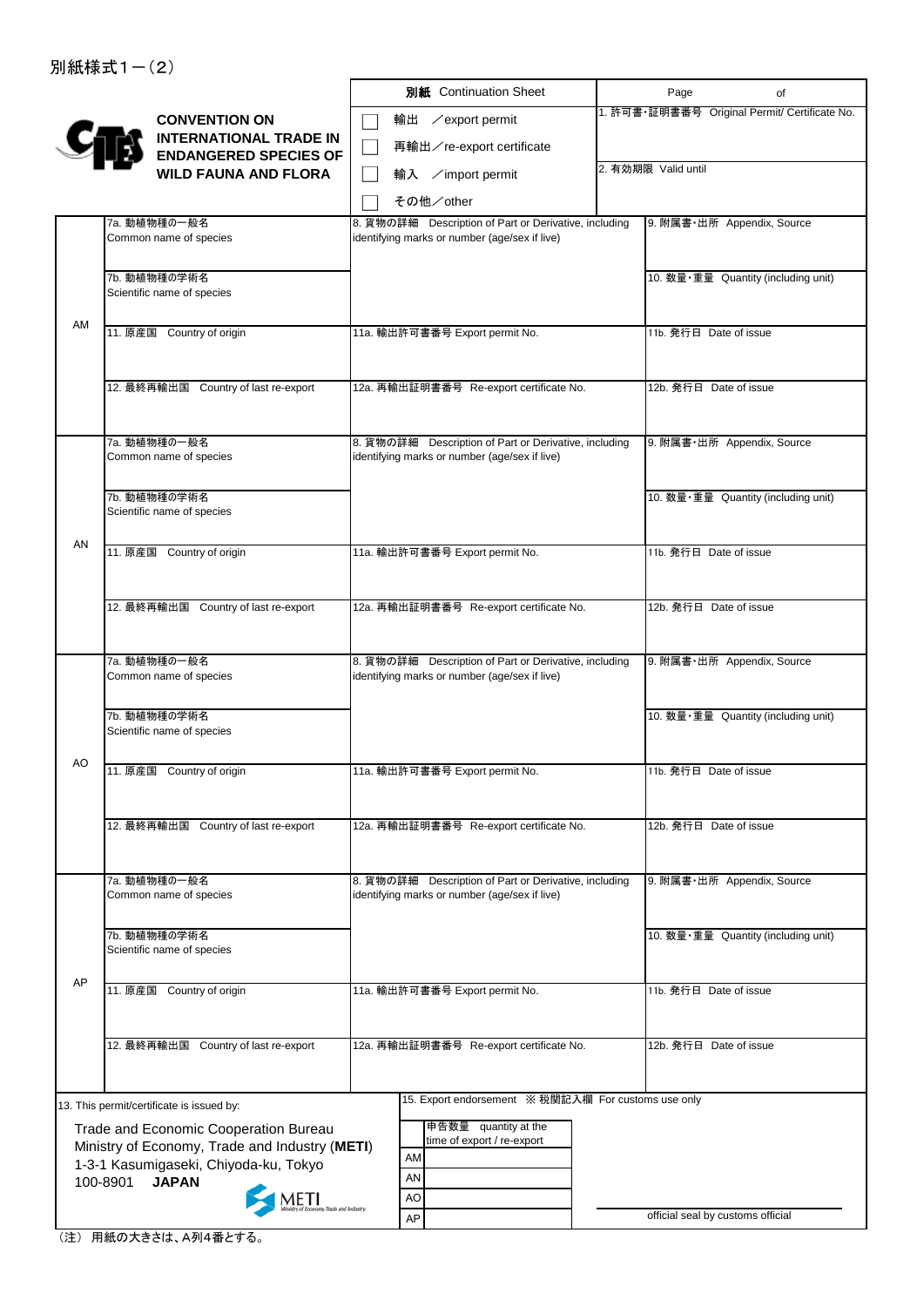|    |                                                               | 別紙 Continuation Sheet                                                                                  | Page                              | of                                            |
|----|---------------------------------------------------------------|--------------------------------------------------------------------------------------------------------|-----------------------------------|-----------------------------------------------|
|    | <b>CONVENTION ON</b>                                          | 輸出<br>∕export permit                                                                                   |                                   | 1. 許可書·証明書番号 Original Permit/ Certificate No. |
|    | <b>INTERNATIONAL TRADE IN</b><br><b>ENDANGERED SPECIES OF</b> | 再輸出/re-export certificate                                                                              |                                   |                                               |
|    | <b>WILD FAUNA AND FLORA</b>                                   | 輸入 /import permit                                                                                      | 2. 有効期限 Valid until               |                                               |
|    |                                                               | その他/other                                                                                              |                                   |                                               |
|    | 7a. 動植物種の一般名                                                  | 8. 貨物の詳細 Description of Part or Derivative, including                                                  |                                   | 9. 附属書·出所 Appendix, Source                    |
|    | Common name of species                                        | identifying marks or number (age/sex if live)                                                          |                                   |                                               |
|    |                                                               |                                                                                                        |                                   |                                               |
|    | 7b. 動植物種の学術名<br>Scientific name of species                    |                                                                                                        |                                   | 10. 数量·重量 Quantity (including unit)           |
|    |                                                               |                                                                                                        |                                   |                                               |
| AQ | 11. 原産国 Country of origin                                     | 11a. 輸出許可書番号 Export permit No.                                                                         | 11b. 発行日 Date of issue            |                                               |
|    |                                                               |                                                                                                        |                                   |                                               |
|    | 12. 最終再輸出国 Country of last re-export                          | 12a. 再輸出証明書番号 Re-export certificate No.                                                                | 12b. 発行日 Date of issue            |                                               |
|    |                                                               |                                                                                                        |                                   |                                               |
|    |                                                               |                                                                                                        |                                   |                                               |
|    | 7a. 動植物種の一般名<br>Common name of species                        | 8. 貨物の詳細 Description of Part or Derivative, including                                                  |                                   | 9. 附属書·出所 Appendix, Source                    |
|    |                                                               | identifying marks or number (age/sex if live)                                                          |                                   |                                               |
|    | 7b. 動植物種の学術名                                                  |                                                                                                        |                                   | 10. 数量·重量 Quantity (including unit)           |
|    | Scientific name of species                                    |                                                                                                        |                                   |                                               |
| AR |                                                               |                                                                                                        |                                   |                                               |
|    | 11. 原産国 Country of origin                                     | 11a. 輸出許可書番号 Export permit No.                                                                         | 11b. 発行日 Date of issue            |                                               |
|    |                                                               |                                                                                                        |                                   |                                               |
|    | 12. 最終再輸出国 Country of last re-export                          | 12a. 再輸出証明書番号 Re-export certificate No.                                                                | 12b. 発行日 Date of issue            |                                               |
|    |                                                               |                                                                                                        |                                   |                                               |
|    |                                                               |                                                                                                        |                                   |                                               |
|    | 7a. 動植物種の一般名<br>Common name of species                        | 8. 貨物の詳細 Description of Part or Derivative, including<br>identifying marks or number (age/sex if live) |                                   | 9. 附属書·出所 Appendix, Source                    |
|    |                                                               |                                                                                                        |                                   |                                               |
|    | 7b. 動植物種の学術名                                                  |                                                                                                        |                                   | 10. 数量·重量 Quantity (including unit)           |
|    | Scientific name of species                                    |                                                                                                        |                                   |                                               |
| AS | 11. 原産国 Country of origin                                     | 11a. 輸出許可書番号 Export permit No.                                                                         | 11b. 発行日 Date of issue            |                                               |
|    |                                                               |                                                                                                        |                                   |                                               |
|    |                                                               |                                                                                                        |                                   |                                               |
|    | 12. 最終再輸出国 Country of last re-export                          | 12a. 再輸出証明書番号 Re-export certificate No.                                                                | 12b. 発行日 Date of issue            |                                               |
|    |                                                               |                                                                                                        |                                   |                                               |
|    | 7a. 動植物種の一般名                                                  | 8. 貨物の詳細 Description of Part or Derivative, including                                                  |                                   | 9. 附属書·出所 Appendix, Source                    |
|    | Common name of species                                        | identifying marks or number (age/sex if live)                                                          |                                   |                                               |
|    |                                                               |                                                                                                        |                                   |                                               |
|    | 7b. 動植物種の学術名<br>Scientific name of species                    |                                                                                                        |                                   | 10. 数量·重量 Quantity (including unit)           |
|    |                                                               |                                                                                                        |                                   |                                               |
| AT | 11. 原産国 Country of origin                                     | 11a. 輸出許可書番号 Export permit No.                                                                         | 11b. 発行日 Date of issue            |                                               |
|    |                                                               |                                                                                                        |                                   |                                               |
|    | 12. 最終再輸出国 Country of last re-export                          | 12a. 再輸出証明書番号 Re-export certificate No.                                                                | 12b. 発行日 Date of issue            |                                               |
|    |                                                               |                                                                                                        |                                   |                                               |
|    |                                                               |                                                                                                        |                                   |                                               |
|    | 13. This permit/certificate is issued by:                     | 15. Export endorsement ※ 税関記入欄 For customs use only                                                    |                                   |                                               |
|    | Trade and Economic Cooperation Bureau                         | 申告数量 quantity at the                                                                                   |                                   |                                               |
|    | Ministry of Economy, Trade and Industry (METI)                | time of export / re-export<br>AQ                                                                       |                                   |                                               |
|    | 1-3-1 Kasumigaseki, Chiyoda-ku, Tokyo                         | AR                                                                                                     |                                   |                                               |
|    | 100-8901<br><b>JAPAN</b>                                      | AS                                                                                                     |                                   |                                               |
|    |                                                               | AT                                                                                                     | official seal by customs official |                                               |